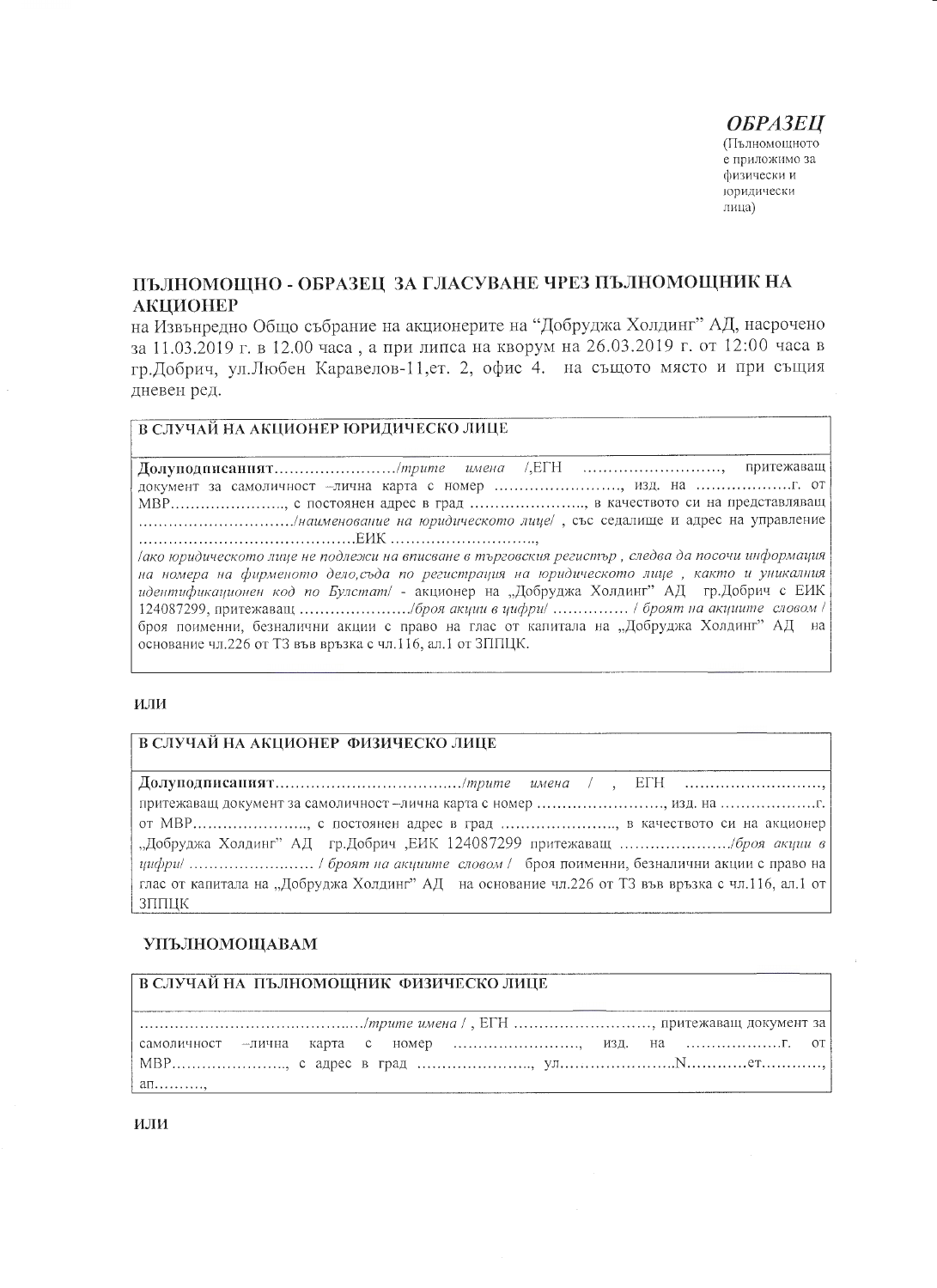В СЛУЧАЙ НА ПЪЛНОМОЩНИК ЮРИДИЧЕСКО ЛИЦЕ

| ако юридическото лице не подлежи на вписване в търговския регистър, следва да посочи информация |
|-------------------------------------------------------------------------------------------------|
| на номера на фирменото дело, съда по регистрация на юридическото лице, както и уникалния        |
|                                                                                                 |
| лицето/ ЕГН , притежаващ документ за самоличност -лична карта с номер                           |
| , изд. на  от MBP с адрес в град                                                                |
|                                                                                                 |
|                                                                                                 |
|                                                                                                 |

да представлява управляваното от мен дружество/ да ме представлява/ на редовното Общо събрание на акционерите на "ДОБРУДЖА ХОЛДИНГ" АД, което ще се проведе на 11.03.2019г. от 12:00 часа, а при липса на кворум на 26.03.2019 г. от 12:00 часа в гр.Добрич, ул. "Любен Каравелов"11, ет. 2, офис 4., на същото място и при същия дневен ред и да гласува с /................../ (броя на акциите в цифри, които пълномощникът има право да гласува) /........................../ (броя на акциите словом с които пълномощникът има право да гласува) броя акции от капитала на "Добруджа Холдинг" АД по въпросите от дневния ред съгласно указания по-долу начин, а именно:

1. Освобождаване на Павлина Димитрова Грънчарова като член на СД на "Добруджа холдинг"- АД. . Проект за решение:- ОС освобождава Павлина Димитрова Грънчарова, като член на Съвета на директорите на :"Добруджа холдинг"АД

2. Избиране на Емилиян Косев Енчев за член на СД на "Добруджа холдинг"АД. Проект за решение:- ОС избира за нов член на Съвета на директорите на "Добруджа холдинг" АЛ Емилиян Косев Енчев

Начин на гласуване: посочва се един от следните начини : За; Против; По своя преценка ; Въздържал се;

/ненужното се зачертава, изтрива/

Пълномощникът е длъжен да гласува по горепосочения начин.

Упълномощаването обхваща въпроси /не обхваща въпроси/ /ненужното се зачертава. изтрива/.

които са включени в дневния ред при условията на чл. 231, ал. 1 от ТЗ и не са били оповестени или обнародвани съобразно чл. 223 и чл.223а от ТЗ.В случаите по чл.231, чл.1 от ТЗ пълномощникът има /ияма /ненужното се зачертава, изтрива/, право на собствена преценка дали да гласува и по какъв начин.

В случаите по чл.223а от ТЗ пълномощникът има /ияма /ненужното се зачертава, изтрива/, право на собствена преценка дали да гласува и по какъв начин, както и да прави / да не прави /ненужното се зачертава, изтрива/предложения за решения по допълнително включените